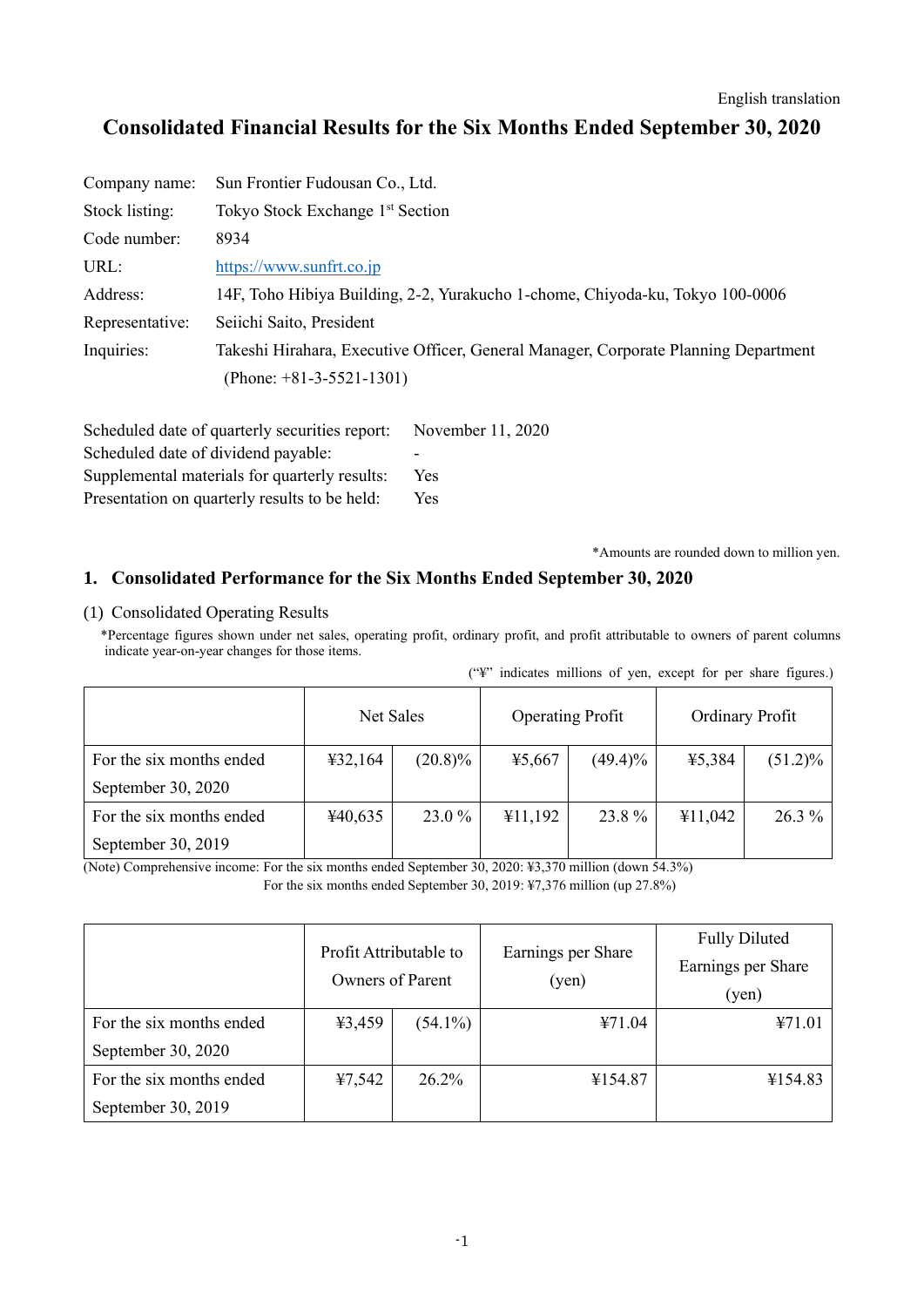### (2) Consolidated Financial Position

("¥" indicates millions of yen)

|                          | <b>Total Assets</b> | Net Assets | Equity Ratio $(\%)$ |
|--------------------------|---------------------|------------|---------------------|
| As of September 30, 2020 | ¥130,952            | ¥69,137    | 50.4%               |
| As of March 31, 2020     | ¥130,293            | ¥64,809    | 49.6%               |

(Reference)Total Equity: As of September 30, 2020: ¥ 65,953 million

As of March 31, 2020: ¥ 64,620 million

## **2. Cash Dividends**

|                                     | Cash Dividends per Share (Yen) |                |             |          |              |  |  |
|-------------------------------------|--------------------------------|----------------|-------------|----------|--------------|--|--|
|                                     | 1st Ouarter                    | 2nd Ouarter    | 3rd Ouarter | Year-end | Annual Total |  |  |
| FY Ended March 31, 2020             |                                | 0.00           | -           | 42.00    | 42.00        |  |  |
| FY Ending March 31, 2021            | -                              | $0.00^{\circ}$ |             |          |              |  |  |
| FY Ending March 31, 2021 (Forecast) |                                |                | -           | 42.00    | 42.00        |  |  |

(Note) Changes from the latest released dividend forecasts: None

# **3. Forecast for Consolidated Financial Results for the Fiscal Year Ending March 31, 2021 (From April 1, 2020 to March 31, 2021)**

\*Percentage figures indicate year-on year changes for those items. ("¥" indicates millions of yen, except for per share figures.)

|                |         |            |        |                         |                   |        | Profit Attributable | Earnings per |
|----------------|---------|------------|--------|-------------------------|-------------------|--------|---------------------|--------------|
|                |         | Net Sales  |        | <b>Operating Profit</b> | Ordinary Profit   | to     | Owners<br>of        | Share        |
|                |         |            |        |                         |                   | Parent |                     |              |
| FY Ending      | ¥70,000 | $(4.4) \%$ | 46,930 | $(58.2)\%$              | $46,500$ (59.7) % |        | $44,100$ (61.6) %   | ¥84.19       |
| March 31, 2021 |         |            |        |                         |                   |        |                     |              |

(Note) Changes from the latest released performance: None

## **4. Notes**

- (1) Changes in significant subsidiaries during the period (changes in specified subsidiaries resulting in changes in scope of consolidation): None New companies: - Excluded companies: -
- (2) Adoption of special accounting practices in the preparation of quarterly consolidated financial statements: None
- (3) Changes in accounting principles, procedures and presentation methods
	- 1) Changes caused by revision of accounting standards: None
	- 2) Changes of accounting standards other than 1) above: None
	- 3) Changes in accounting estimates: None
	- 4) Restatement of corrections: None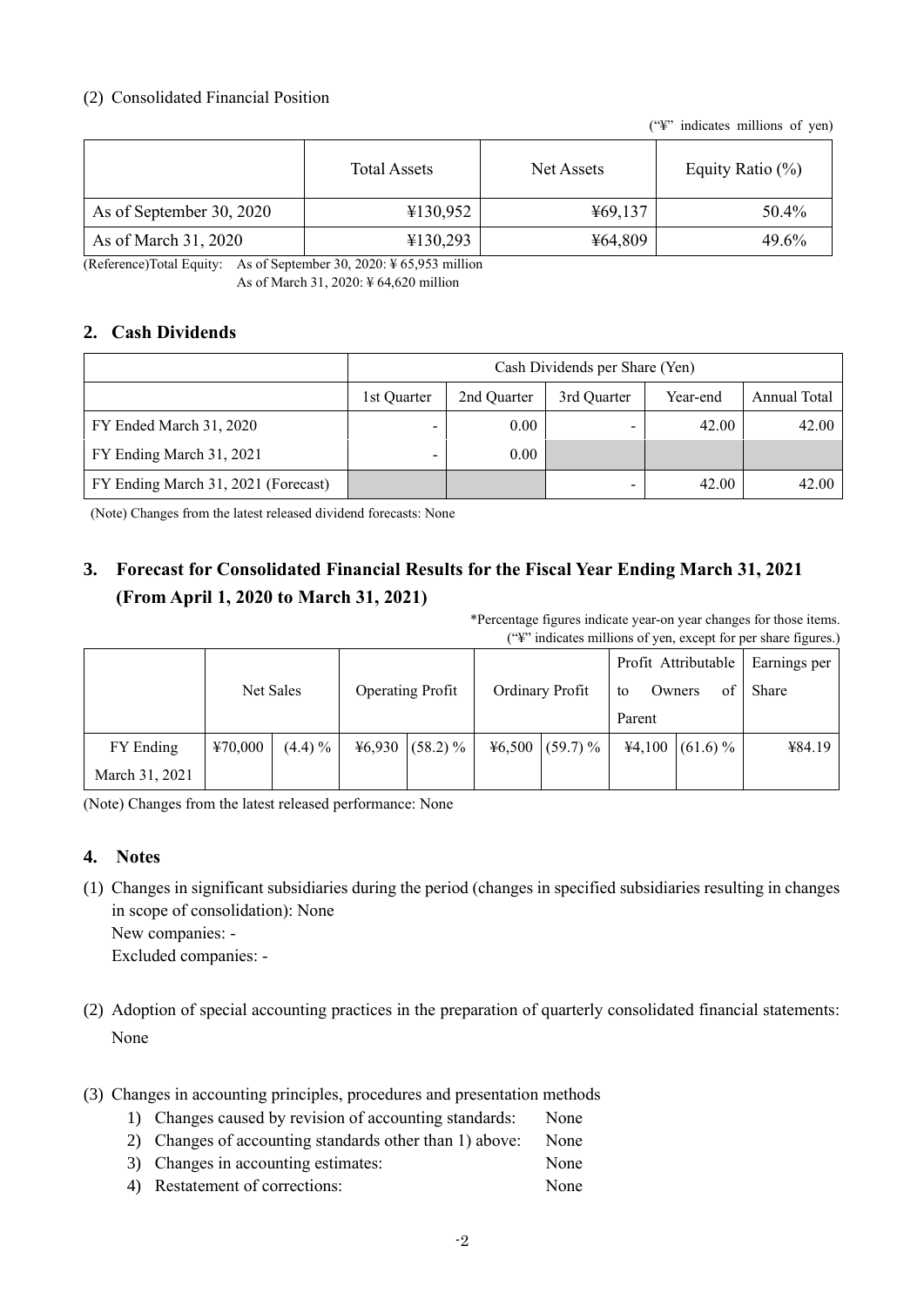#### (4) Number of outstanding shares (common stock)

1) Number of outstanding shares at the end of the period (including treasury stock):

| As of September 30, 2020:                                       | 48,755,500 shares |
|-----------------------------------------------------------------|-------------------|
| As of March 31, 2020:                                           | 48,755,500 shares |
| 2) Number of shares of treasury stock at the end of the period: |                   |
| As of September 30, 2020:                                       | 56,644 shares     |
| As of March 31, 2020:                                           | 56,644 shares     |
| 3) Average number of shares for the period:                     |                   |
| For the six months ended September 30, 2020: 48,698,856 shares  |                   |
| For the six months ended September 30, 2019: 48,698,856 shares  |                   |

\*This Summary of Consolidated Financial Results is not subject to review processes under the Financial Instruments and Exchange Act.

\*Explanation for appropriate use of forecast and other notes

Forward-looking statements, such as forecast of consolidated financial performance, stated in this document are based on information currently possessed by us or certain assumptions that we have deemed as rational. We cannot make any assurances that the contents mentioned in these forward-looking statements will ever materialize. Actual financial performance could be significantly different from our expectations as a result of various factors. For the assumptions used and other notes, please refer to "1. (3) Explanation regarding forwardlooking statements such as consolidated earnings forecasts" on page 6.

(About changing the presentation unit of the amount)

The number of accounts and the others listed in the attached quarterly consolidated financial statements and key notes was previously stated in thousand yen unit but it is listed in million yen unit from the first quarter consolidated accounting period and the first quarter consolidated the cumulative period. Further, in the previous consolidated fiscal year and the previous second quarter consolidated cumulative period it is also changed to million-yen unit and stated.

In this document, the terms "we", "us", "our" and "Sun Frontier" refer to Sun Frontier Fudousan Co., Ltd. and consolidated subsidiaries or, as the context may require, Sun Frontier Fudousan Co., Ltd. on a non-consolidated basis.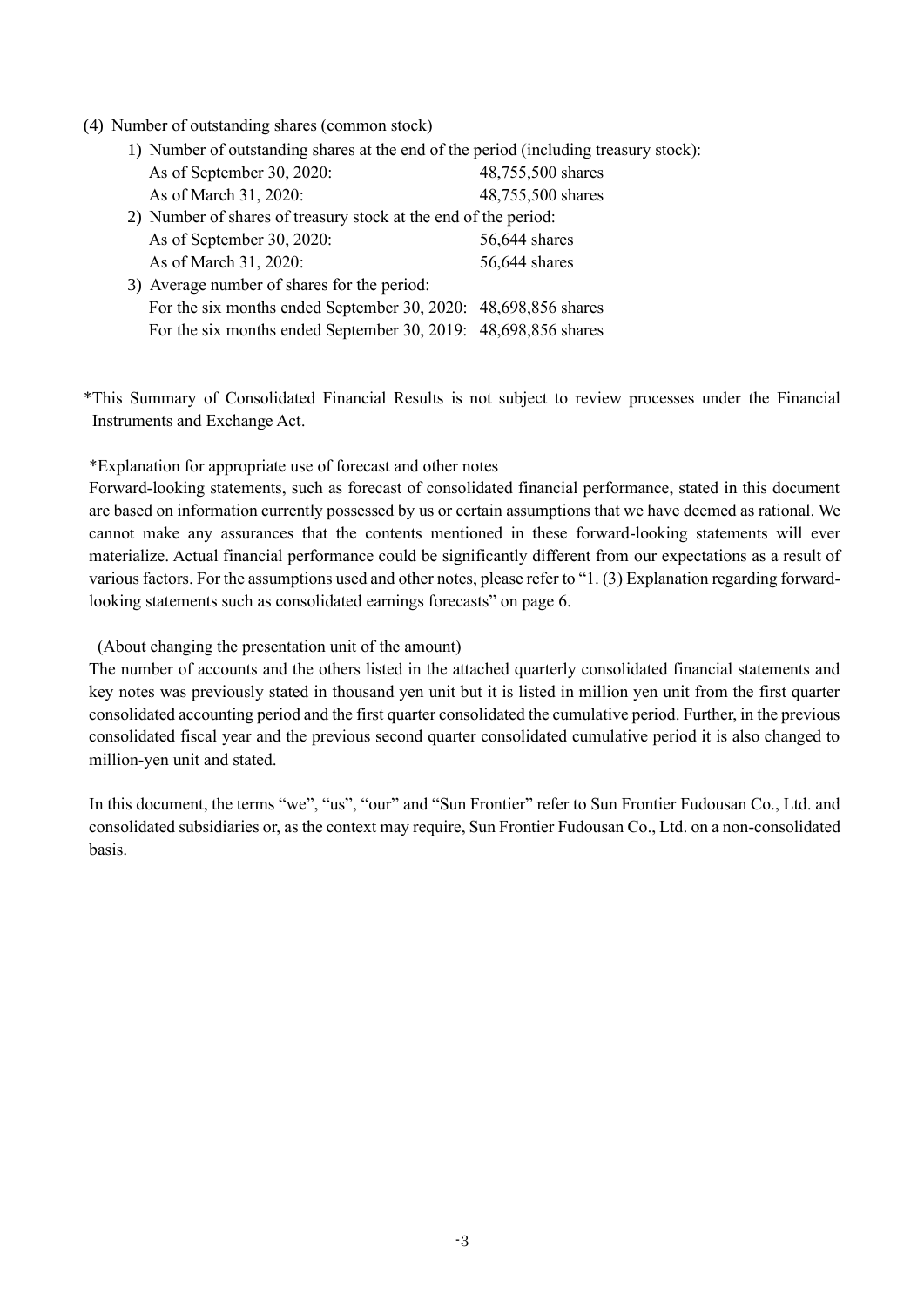# **Accompanying Materials**

# **Contents**

| (3) Explanation regarding forward-looking statements such as consolidated earnings forecasts  6 |  |
|-------------------------------------------------------------------------------------------------|--|
|                                                                                                 |  |
|                                                                                                 |  |
|                                                                                                 |  |
|                                                                                                 |  |
|                                                                                                 |  |
|                                                                                                 |  |
|                                                                                                 |  |
|                                                                                                 |  |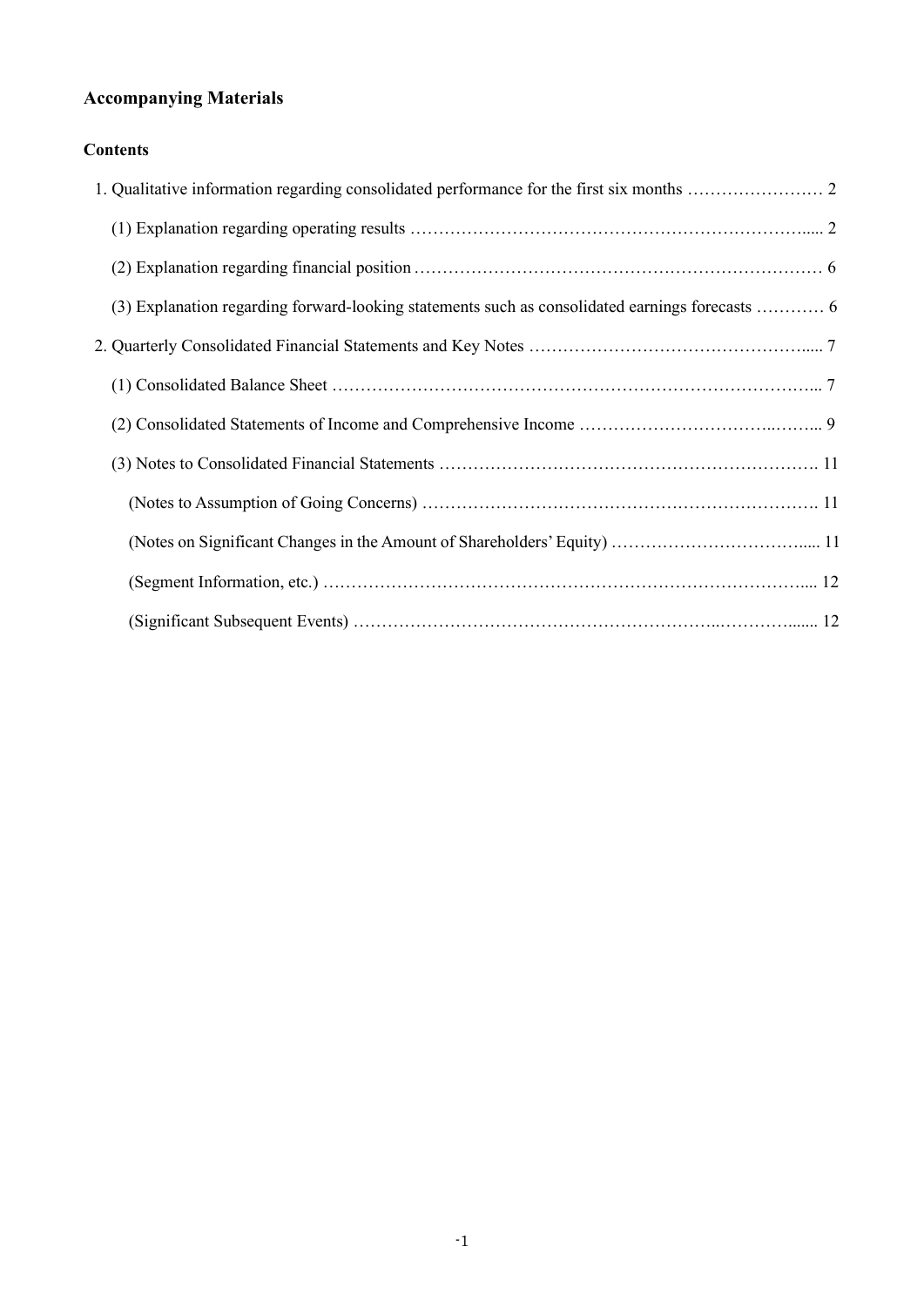- 1. Qualitative information regarding consolidated performance for the first six months
- (1) Explanation regarding operating results

Matters concerning the future in this document are those judged by Sun Frontier as of the of submission date of this consolidated performance for the first six months.

During the six months ended September 30, 2020, the Japanese economy showed signs of recovery from the sharp decline in the real GDP growth rate during the three months ended June 30, 2020, due to the spread of new coronavirus (COVID-19) infections, supported by large-scale emergency economic measures by the government, funding support systems by the Bank of Japan, and the continuation of monetary easing policies. However, it is necessary to pay close attention to future trends, such as the economic impact of the reexpansion of COVID-19 infections. As for the global economy, despite the implementation of large-scale financial support and monetary easing in each country, the future outlook is extremely difficult due to the ongoing the spread of COVID-19 infections in the United States, India, Brazil, and other countries, the recurrence of COVID-19 infections in Europe, intensified confrontations between the United States and China, and financial deterioration due to large-scale COVID-19 countermeasures in developing countries. In the real estate market in Japan, the average rent in the office building market in central Tokyo (5 Wards of the Central Tokyo: Chiyoda, Chuo, Minato, Shinjuku and Shibuya Ward) as of September was 22,773 yen (unit price per tsubo), a decline for the second consecutive month. The average vacancy rate was 3.43%, an increase of 1.94 points in total for the seventh consecutive month (according to a survey conducted by a private research institution), indicating that the office market is starting to deteriorate. Against the backdrop of the recent damage caused by the outbreak of COVID-19, some companies are reducing their offices by

promoting remote work. However, actual demand for small and medium-sized offices has been steady, as seen in the expansion of floor space at high-performing companies and the BCP movement to disperse offices where employees are concentrated in one location. On the other hand, in the real estate investment market, although domestic institutional investors and J-REITs are eager to invest due to the expectation of a prolonged low interest rate environment, they are cautious due to uncertainty about the future, and market sentiment is mixed.

Against this backdrop, we are making every effort to prevent COVID-19 infections in clients and among employees. Even in business environment, where sales are limited, we are able to quickly grasp market trends and changes from the field, improve our ability to solve problems from the clients' point of view, and develop our business by flexibly changing ourselves. We will continue our core business to concentrate management resources on the revitalization and utilization of small and medium-sized office buildings in central Tokyo.

As a result, net sales decreased 20.8% to 32,164 million yen from the same period of the previous fiscal year, operating profit decreased 49.4% to 5,667 million yen from the same period of the previous fiscal year, ordinary profit decreased 51.2% to 5,384 million yen from the same period of the previous fiscal year, and profit attributable to owners of parent decreased 54.1% to 3,459 million yen from the same period of the previous fiscal year.

The results of each segment are as follows.

(Real Estate Revitalization Business)

In the Real Estate Revitalization Business, we are engaged in (1) Replanning Business, (2) Rental Building Business, and (3) Hotel Development Business.

(1) In the Replanning Business, all processes from purchase of buildings to planning and development, tenant occupancy, sales, and subsequent support are manufactured in-house. Each division, such as the building management, leasing, and brokerage divisions in the real estate service division and the construction division brings together the knowledge and know-how they have accumulated in their respective fields. They then make improvements and reform based on detailed understanding of clients' intentions, creating products with high added value and providing various services for building management. The ability to create added value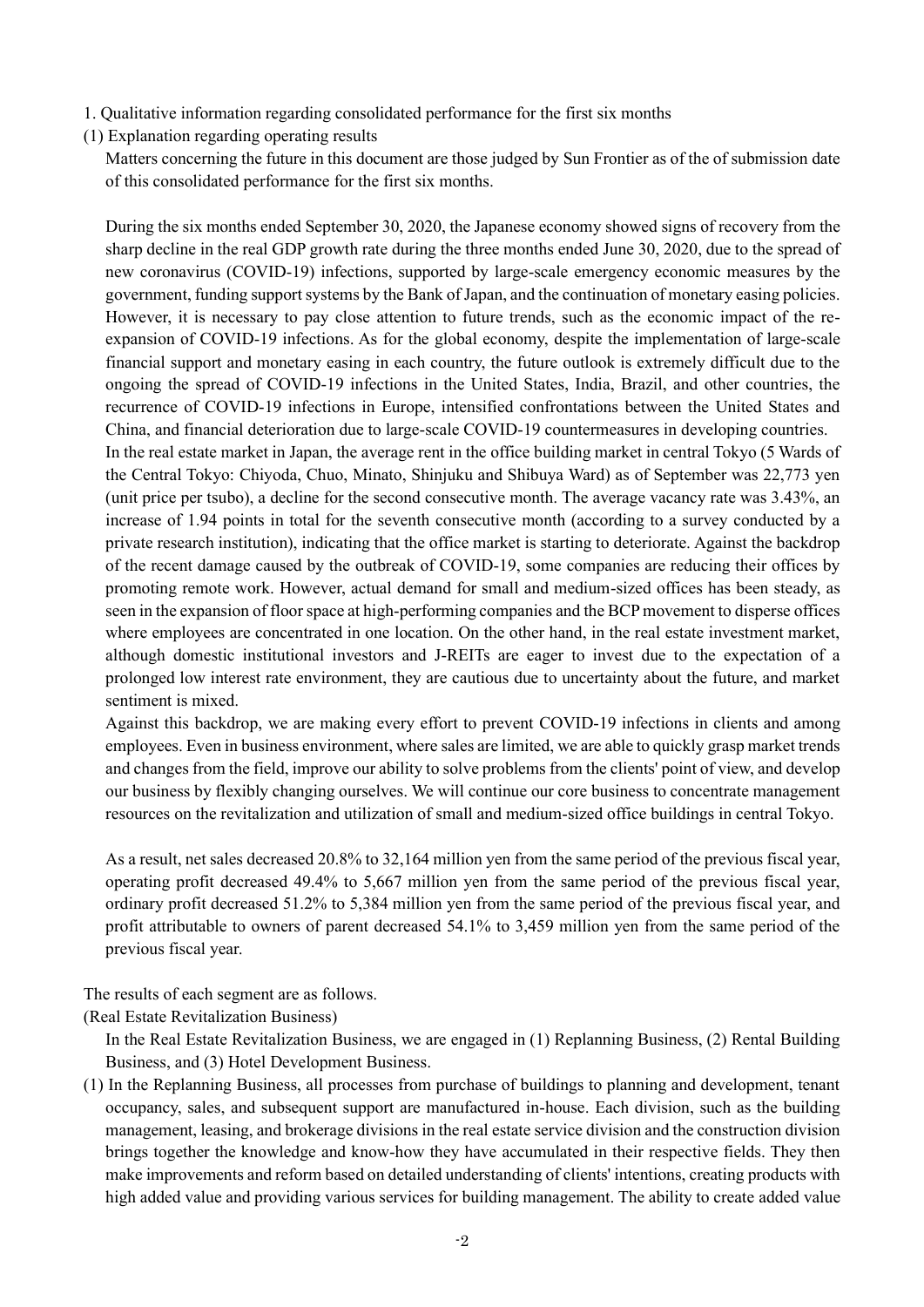in the clients' point of view is our strength. In purchasing, we carefully select properties while looking at the direction of the market. In commercialization, we aim to create an office that can be chosen in this "new normal" , based on new values, by enhancing sensitivity to market movements such as the voices of tenants that are heard every day and by firmly grasping changes in offices, towns and working styles. As a concrete example of this, in July, we began offering a new service "WEEK", which allows clients to lease our set-up

office on a certain day of the week. In November, we opened our first Creative Art Office "A Yotsuya" (22

rooms made in themes of wall paintings) as a shared office in Yotsuya, Shinjuku Ward, Tokyo. Furthermore, in the area of sales, we maintain and expand the value of buildings by maintaining stable real estate revenues in close coordination with leasing and property management divisions and respond to the needs of a wide range of clients in Japan and overseas. With investment product in sub-divided real estate, which is based in Act on Specified Joint Real Estate Ventures, we expanded our clients base through the formation of the second project (1,150 million yen) following the first project, which was sold out in the previous fiscal year. As a result, the number of buildings sold in Replanning Business was 15 which is 27.6% in segment profit margin, even in the midst of the damage caused by the outbreak of COVID-19. However, both the net sales and profits declined significantly compared to the 24 buildings sold, including large-scale projects, a 34.6% in segment profit margin from the same period of the previous fiscal year.

- (2) In Rental Building Business, with the aim of building a stable revenue base as a stock business, we are working to increase rent income in the medium to long term by expanding the number of rental buildings properties in Replanning Business while utilizing the operational capabilities cultivated in the real estate service division. However, income decreased due to decrease in rent income from Hotel Business and advanced rent payment due to the expansion of sub-leases business despite a slight increase in net sales compared with the same period of the previous fiscal year.
- (3) In the Hotel Development Business, the development of HIYORI OCEAN RESORT OKINAWA (203 plots), our first condominium hotel in Onna Village, Okinawa Prefecture, has made steady progress. A total of 135 plots, from the first to the fifth period of sales, have been registered and sold out. In November, we started the sixth sale (5 plots). At the same time, initiatives for new projects has been suspended, except for hotels that are currently under construction, in view of the uncertain outlook for the tourism business due to the impact of COVID-19.

As a result, net sales decreased 26.6% to 26,138 million yen from the same period of the previous fiscal year and segment profit decreased 41.9% to 7,136 million yen from the same period of the previous fiscal year for the Real Estate Revitalization Business as a whole.

(Real Estate Service Business)

In the Real Estate Service Business, we are engaged in (1) Property Management Business, (2) Building Maintenance Business, (3) Brokerage Business, and (4) Leasing Business. By bringing together the expertise that each of these business divisions has cultivated in the field, they cooperate with each other, and by applying their originality and ingenuity, they create a chain of added value which also serves as the basis for creating high profitability in the Replanning Business.

(1) In Property Management Business, we have improved the satisfaction of tenants through meticulous property management and maintenance. At the same time, we have implemented highly profitable and highly operational building management through efforts such as attracting tenants by taking advantage of its community-based strengths and improving profits by revising conditions for appropriate rent and reviewing power supply and demand contracts. we provide accurate and prompt information to tenants who are affected by the COVID-19 outbreak and building owners who are concerned and utilizes its accumulated experience and organizational power to resolve any new requests or problems arising from the spread of COVID-19 infections. As a result of our continued provision of high-quality added value services done in the clients' point of view, the number of entrusted buildings exceeded 400, while maintaining a high occupancy rate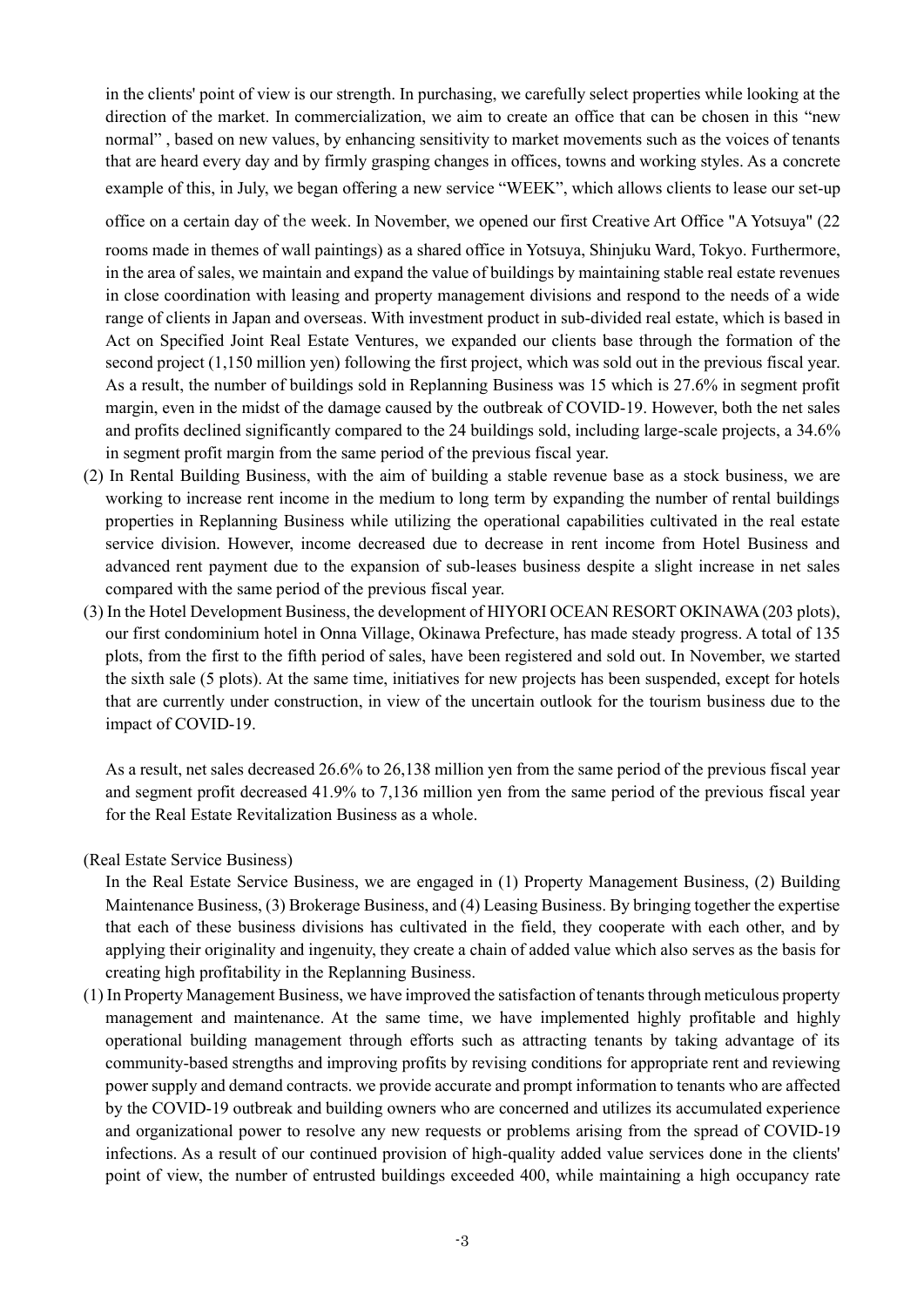level even in the event during the outbreak of COVID-19. Both net sales and profits increased compared with the same period last fiscal year.

|                                        | End of September<br>2018 | End of September<br>2019 | End of September |
|----------------------------------------|--------------------------|--------------------------|------------------|
| Number of<br><b>Managing Buildings</b> | 378 buildings            | 381 buildings            | 403 buildings    |
| Occupancy Rate                         | 97.2%                    | 98.9%                    | 96.8%            |

- (2) In the Building Maintenance Business, we are promoting cooperation with the property management division, taking advantage of our strengths in cleaning high places, waterproofing work, and exterior wall repair work using swings for exterior windows and exterior walls. Although demand for COVID-19 decontamination and disinfection work was newly captured, orders from clients declined since they were forced to close due to the declaration of an emergency situation. As a result, both net sales and profits decreased slightly compared to the same period last fiscal year."
- (3) In the Brokerage Business, as part of its real estate consulting, we are responding swiftly to inquiries from other divisions, including Property Management Business and Leasing Businesses. At the same time, we contribute to our business promotion as a whole by purchasing and selling replannning properties. Both net sales and profits increased compared with the same period of the previous fiscal year.
- (4) In the Leasing Business, we provide a service network based in 12 sites, mainly in the 5 wards of central Tokyo. It functions as a window for consultation close to the local building owners. We don't consult only one aspect of problems for building owners like vacancy, but also a variety of fundamental problems related to real estate, such as management, inheritance, and deterioration of buildings that are difficult to deal with due to the aging of the population through communicating with clients at the site. By working to solve these problems from a multi-faceted and long-term perspective, the revitalization business as a whole has been strengthened and enriched by creating opportunities for Replanning Business purchase, sales, construction orders, and brokerage. In addition, we understand the needs of tenants in detail at the site of tenant leasing by thinking together, researching, and making proposals to them. In this way, we anticipate changes quickly and find out needs from the user-in perspective of the small and medium-sized building market. As a result of the damage caused by the outbreak of COVID-19, both net sales and profits decreased compared with the same period of the previous fiscal year.

As a result, net sales in Real Estate Service Business as a whole decreased 0.5% to 1,707 million yen from the same period of the previous fiscal year and segment profit increased 3.3% to 1,141 million yen from the same period of the previous fiscal year.

#### (Operation Business)

In the Operation Business, we are engaged in (1) Hotel Operation Business and (2) Conference Room Rental Business.

- (1) In the Hotel Operation Business, "Tabino Hotel Kashima" (194 rooms) opened in April 2020, bringing the total number of hotels to 15 (2,092 rooms). Although the occupancy rate of hotels in areas with high business needs remained steady at a certain level, 7 hotels were forced to temporarily close due to a sharp decline in the number of inbound tourists and the closure of tourist facilities, resulting in a significant decrease in occupancy rate. As a result, despite efforts to reduce expenses, we recorded a loss due to a large decrease in net sales compared with the same period of the previous fiscal year. The spread and expansion of Go To Travel (the start of flights to and from Tokyo), which started during the six months ended September 30, 2020, and the revival of various events are expected to lead to a recovery in the future.
- (2) As of the end of September, we operated a total of 21 sites (approximately 7,300 seats) in the Conference Room Rental Business, consisting of 11 rental conference rooms as the "Vision Center," 6 sites for the "Vision Rooms," 3 rental offices as the "Vision Office," and 1 coworking space called "Vision Works." We continue to refine our service quality through clients' point of view, and the number of repeat clients and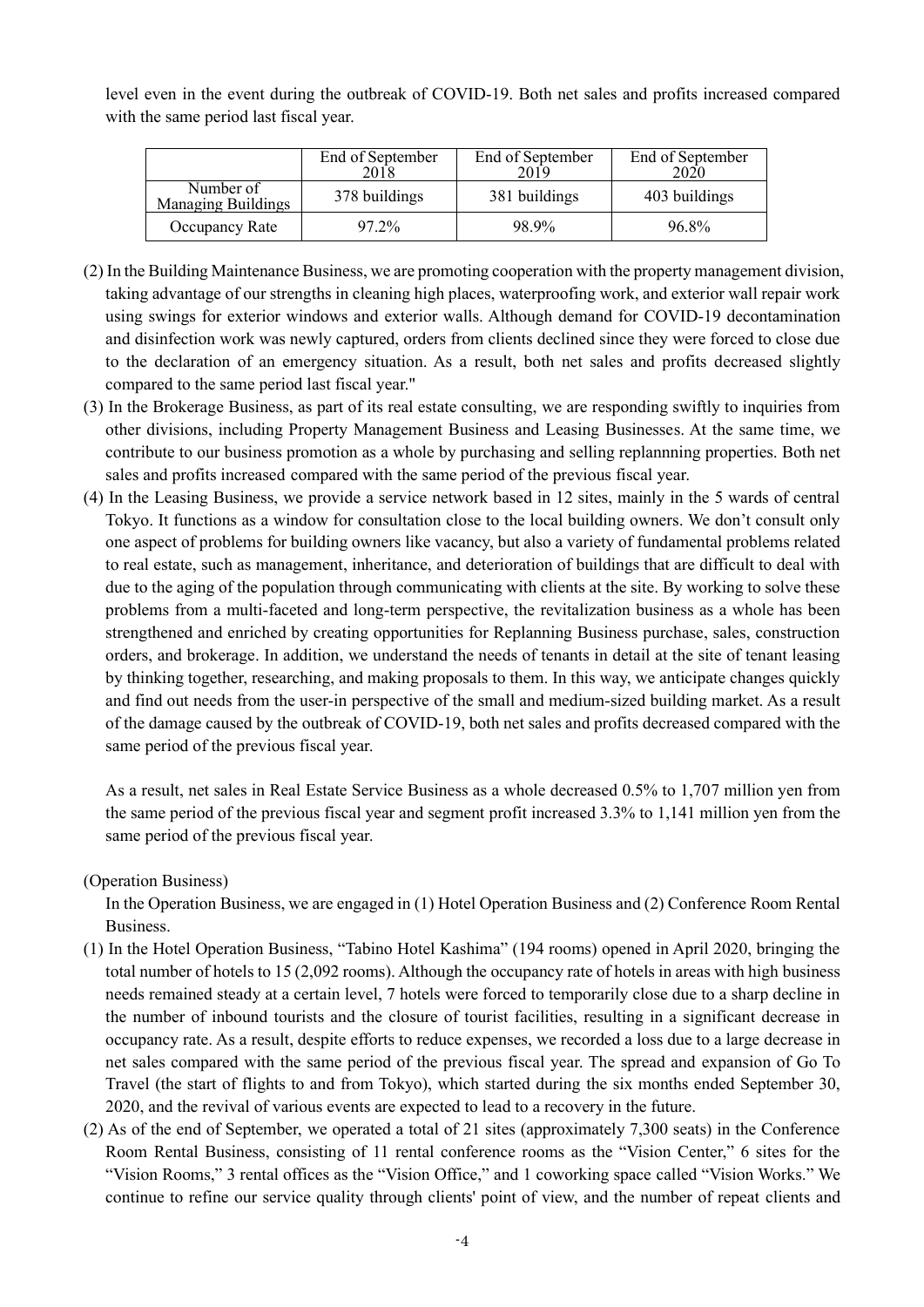clients through referrals is increasing. Although we responded quickly to new clients' needs by taking measures against infectious diseases, the deployment of online facilities, custom-made offices, and the launch of new services for flat-rate meeting rooms, both net sales and profits declined compared with the previous fiscal year.

As a result, net sales in Operation Business as a whole decreased 49.2% to 1,378 million yen from the same period of the previous fiscal year and segment loss was 621 million yen compared with 207 million yen in segment profit from the same period of the previous fiscal year.

#### (Other Business)

In Other Business, we are engaged in (1) Rent Guarantee Business, (2) Overseas Business, and (3) Construction Business.

- (1) In Rent Guarantee Business, when contract of guarantee is implemented, we conduct fact-finding surveys thoroughly and rigorously in tenant guarantee examinations. When rent arrears occur, we provide services tailored to building owners not only rent guarantee but also sincere support until the lease is surrendered. By COVID-19, consultations from building owners increased due to the increasing of vacant rooms, the concerning of tenant credit and the switching from personal guarantee. Against this background, the number of new and renewed guarantees handled remained steady and net sales increased compared with the same period of the previous fiscal year. However, profits decreased under the impact of COVID-19 due to the accumulation of provision for fulfillment of guarantees caused by the increase in rent arrears.
- (2) In Overseas Business, we have expanded into Southeast Asian countries where growth is expected, and has developed real estate mainly for condominiums and houses using Japanese advanced construction technology. we are developing its business with a focus on providing Asian people with experience of Japanese quality. The Hiyori Garden Tower (306 units), a high-rise condominium in Da Nang, Viet Nam, was completed in December 2019 and delivered until September this year. Both net sales and profits increased significantly compared with the same period of the previous fiscal year because the portion delivered from January to June this year was recorded during the six months ended September 30, 2020.
- (3) In the Construction Business, renewal planning, repair and reform of commercial buildings, interior finishing work, and others are carried out. Both net sales and profits declined due to a reactionary decline following the delivery of large-scale construction work from the same period of the previous fiscal year

As a result, net sales of Other Business as a whole increased 206.5% to 3,498 million yen from the same period of the previous fiscal year and segment profit increased 178.7% to 964 million yen from the same period of the previous fiscal year.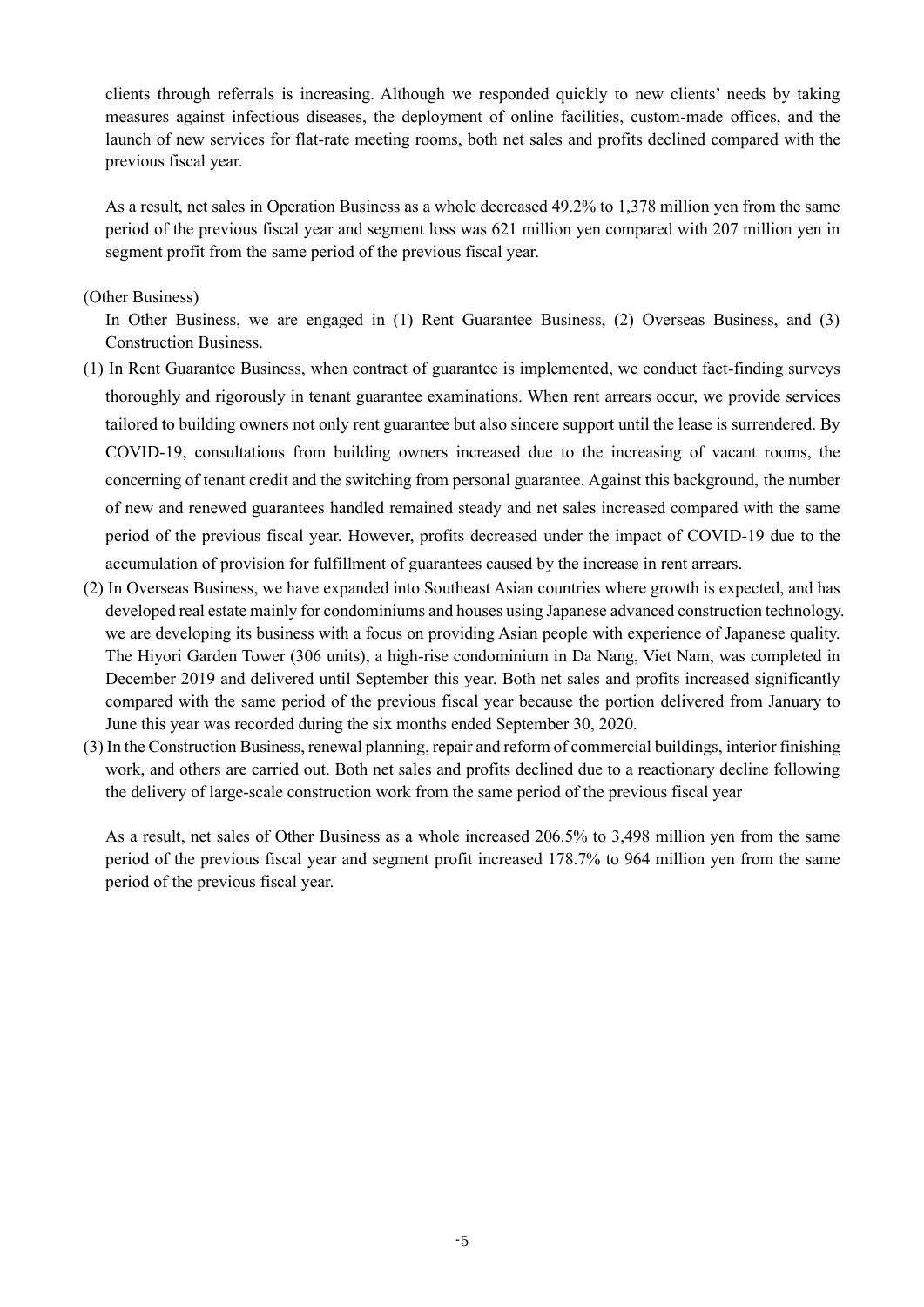(2) Explanation regarding financial position

Total assets increased 0.5% to 130,952 million yen as of September 30,2020 compared to June 30, 2020. Liability decreased 5.6% to 61,815 million yen as of September 30,2020 compared to June 30, 2020 and net assets decreased to 6.7% to 69,137 million yen as of September 30,2020 compared to June 30, 2020.

The main factors behind the increase in total assets were a decrease of 4,331 million yen in real estate for sale in process and a decrease of 974 million yen in real estate for sale, and a decrease of 1,078 million yen in accrued consumption taxes and advance payments included in other current assets, while there was an increase of 7,132 million yen in cash and deposits.

The main reason for the decrease in liabilities was a decrease of 7,153 million yen in long-term borrowings and a decrease of 1,382 million yen in income taxes payable, and a decrease of 1,139 million yen in advances received included in other current liabilities, despite an increase of 6,602 million yen in long-term borrowings scheduled to be repaid within one year.

The main factor behind the increase in net assets was the payment of year-end dividends of 2,047 million yen, despite the recording of 3,459 million yen in profit attributable to owners of parent and an increase of 3 billion yen in non-controlling interests. The increase in non-controlling interests was due to the issuance of preferred shares by subsidiaries.

As a result, sales in equity ratio increased 0.8 percentage points to 50.4% as of September 30,2020 compared to June 30, 2020.

(3) Explanation regarding forward-looking statements such as consolidated earnings forecasts As for the results for the fiscal year ended March 31, 2021, there are no changes to the forecast figures announced on August 6, 2020.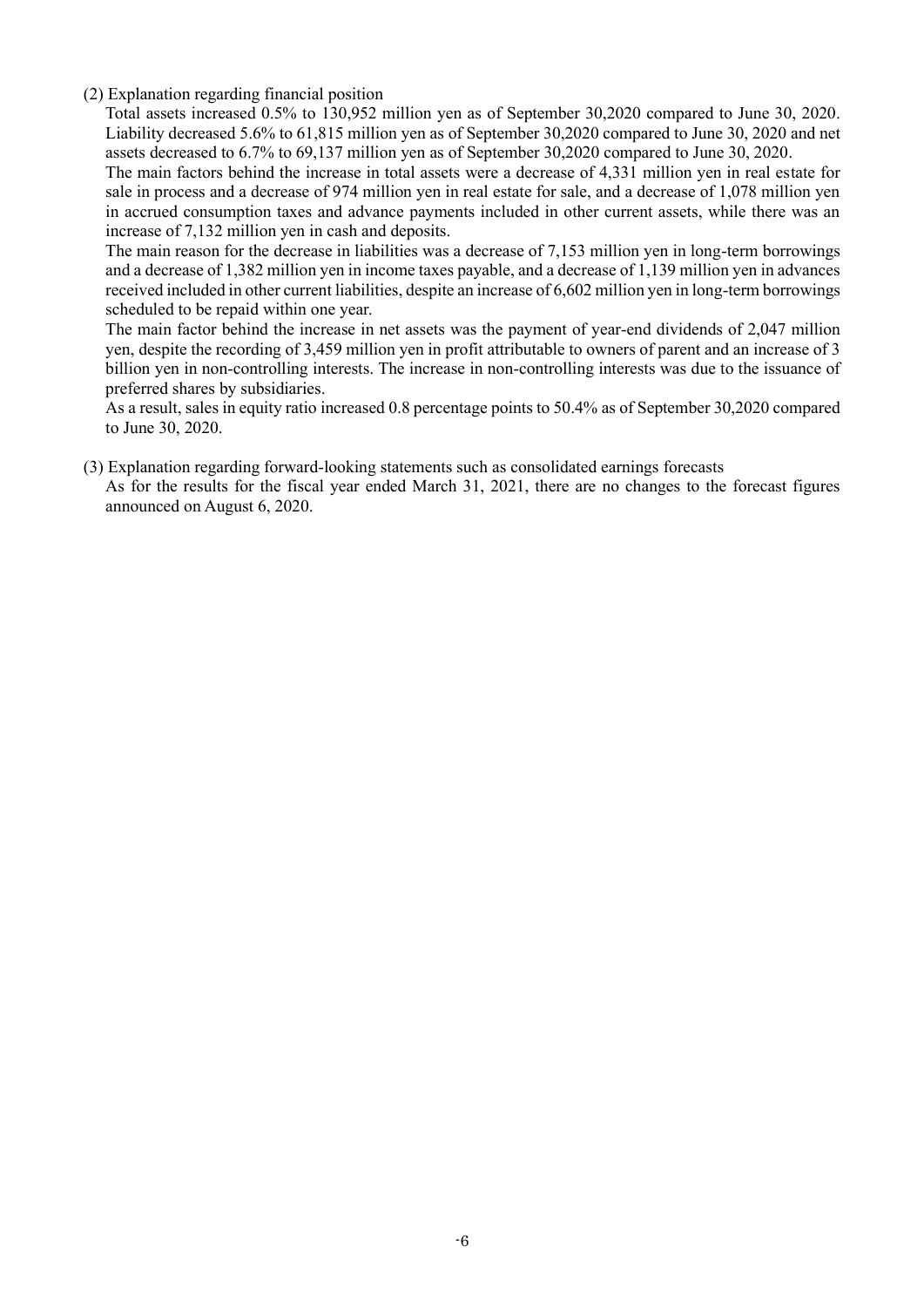2. Quarterly Consolidated Financial Statements and Key Notes

(1) Consolidated Balance Sheet

|                                                | As of March 31, 2020 | As of September 30, 2020 |
|------------------------------------------------|----------------------|--------------------------|
| Assets                                         |                      |                          |
| <b>Current</b> assets                          |                      |                          |
| Cash and time deposits                         | 18,627               | 25,759                   |
| Notes and accounts receivable – trade          | 891                  | 605                      |
| Real estate for sale                           | 9,426                | 8,452                    |
| Real estate for sale in process                | 81,703               | 77,372                   |
| Costs of uncompleted construction<br>contracts | 602                  | 702                      |
| Supplies                                       | 33                   | 22                       |
| Other                                          | 2,575                | 1,443                    |
| Allowance for doubtful accounts                | (18)                 | (46)                     |
| Total current assets                           | 113,842              | 114,311                  |
| Non-current assets                             |                      |                          |
| Property, plant and equipment                  |                      |                          |
| Buildings (net amount)                         | 1,900                | 2,036                    |
| Land                                           | 6,821                | 6,821                    |
| Other (net amount)                             | 1,692                | 1,669                    |
| Total property, plant and equipment            | 10,413               | 10,526                   |
| Intangible assets                              |                      |                          |
| Goodwill                                       | 524                  | 470                      |
| Other                                          | 188                  | 158                      |
| Total intangible assets                        | 712                  | 629                      |
| Investments and other assets                   |                      |                          |
| Guarantee deposits                             | 3,856                | 3,909                    |
| Deferred tax assets                            | 1,041                | 1,074                    |
| Other                                          | 426                  | 505                      |
| Allowance for doubtful accounts                | (1)                  | (3)                      |
| Total investments and other assets             | 5,324                | 5,485                    |
| Total non-current assets                       | 16,450               | 16,641                   |
| <b>Total</b> assets                            | 130,293              | 130,952                  |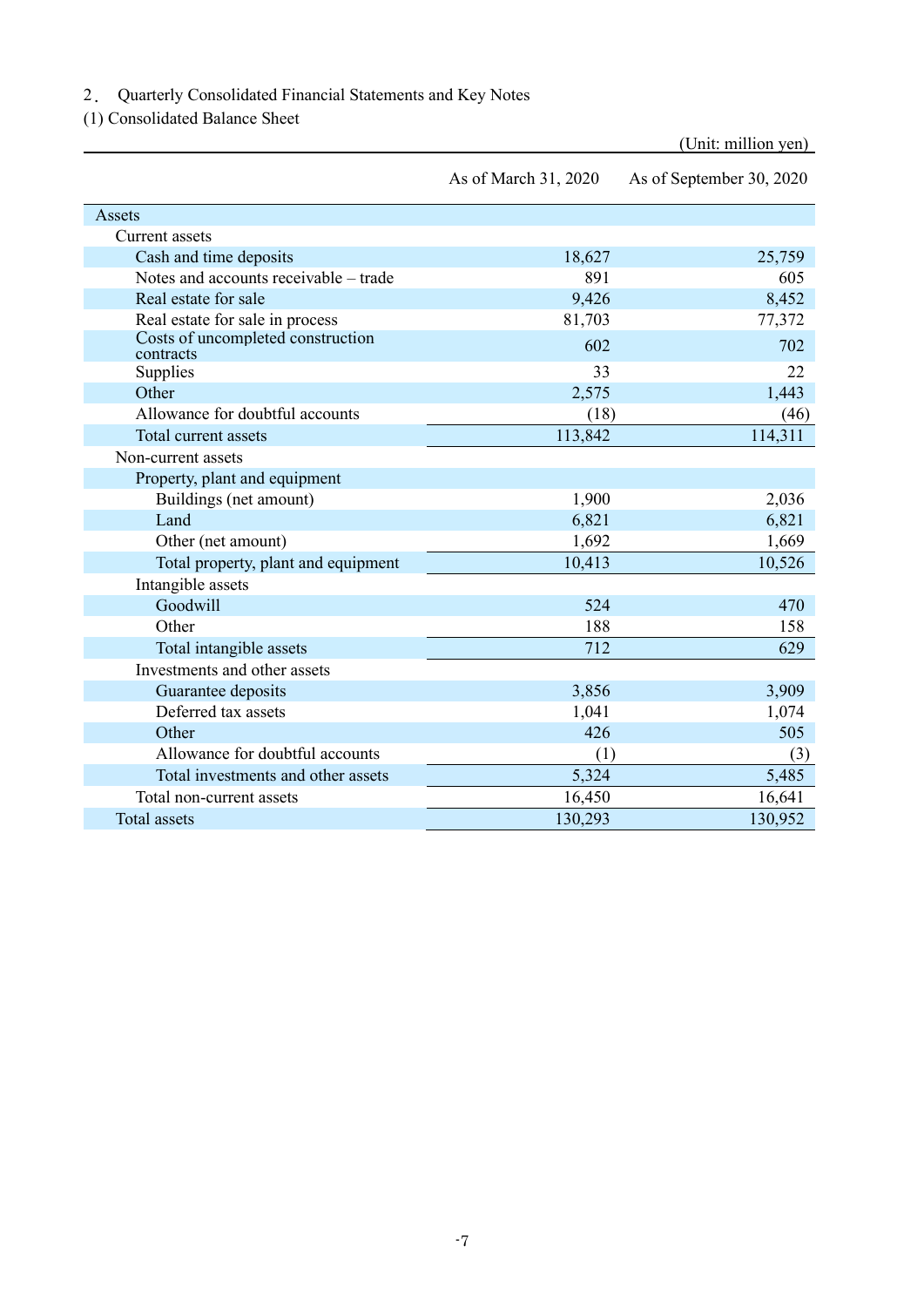| Liabilities                                                 |                |                |
|-------------------------------------------------------------|----------------|----------------|
| <b>Current liabilities</b>                                  |                |                |
| Accounts payable - trade                                    | 3,132          | 2,929          |
| Short-term borrowings                                       | 478            |                |
| Current portion of long-term borrowings                     | 3,985          | 10,588         |
| Income taxes payable                                        | 3,566          | 2,183          |
| Provision for bonuses                                       | 215            | 220            |
| Provision for bonuses for directors (and<br>other officers) | 80             | 28             |
| Construction warrantee reserve                              | $\overline{2}$ | $\overline{2}$ |
| Provision for fulfillment of guarantees                     | 50             | 69             |
| Other                                                       | 6,540          | 5,807          |
| Total current liabilities                                   | 18,052         | 21,827         |
| Non-current liabilities                                     |                |                |
| Long-term borrowings                                        | 44,906         | 37,752         |
| Retirement benefit liability                                | 11             | 11             |
| Provision for share-based remuneration                      | 40             | 48             |
| Other                                                       | 2,473          | 2,175          |
| Total non-current liabilities                               | 47,431         | 39,988         |
| <b>Total liabilities</b>                                    | 65,483         | 61,815         |
| <b>Net Assets</b>                                           |                |                |
| Shareholders' equity                                        |                |                |
| Share capital                                               | 11,965         | 11,965         |
| Capital surplus                                             | 6,445          | 6,445          |
| <b>Retained Earnings</b>                                    | 46,347         | 47,759         |
| Treasury shares                                             | (67)           | (67)           |
| Total shareholders' equity                                  | 64,690         | 66,102         |
| Accumulated other comprehensive income                      |                |                |
| Valuation difference on available-for-sale<br>securities    | 3              | $\overline{2}$ |
| Foreign currency translation adjustment                     | (73)           | (150)          |
| Total accumulated other comprehensive<br>income             | (69)           | (148)          |
| Share acquisition rights                                    | 11             | 16             |
| Non-controlling interests                                   | 177            | 3,167          |
| Total net assets                                            | 64,809         | 69,137         |
| Total liabilities and net assets                            | 130,293        | 130,952        |

As of March 31, 2020 As of September 30, 2020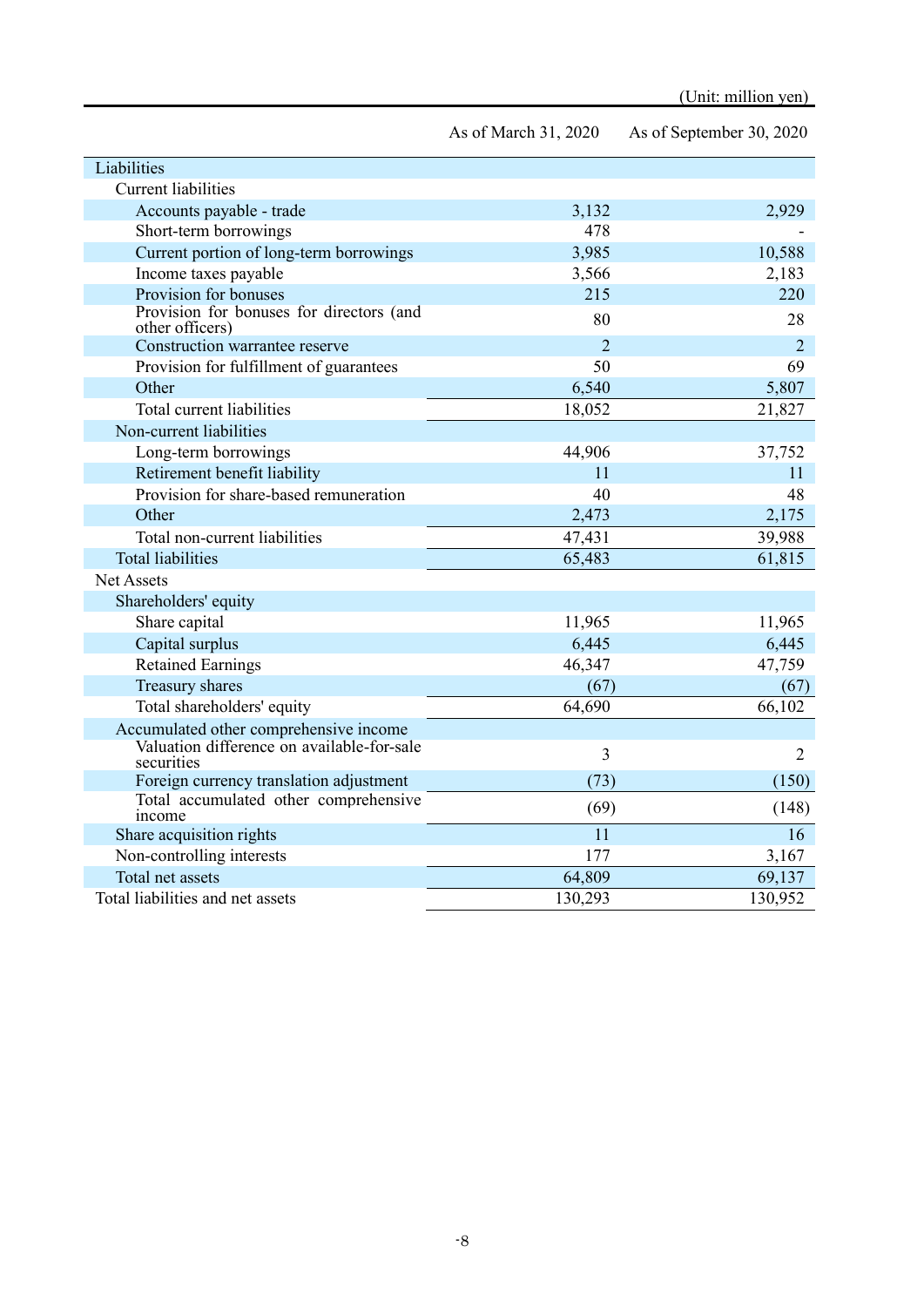## (2) Consolidated Statements of Income and Comprehensive Income

Consolidated Statement of Income

|                                                  | (Unit: million yen)                            |                                                |  |  |  |
|--------------------------------------------------|------------------------------------------------|------------------------------------------------|--|--|--|
|                                                  | For the six months ended<br>September 30, 2019 | For the six months ended<br>September 30, 2020 |  |  |  |
| Net sales                                        | 40,635                                         | 32,164                                         |  |  |  |
| Cost of sales                                    | 25,750                                         | 23,153                                         |  |  |  |
| Gross profit                                     | 14,884                                         | 9,010                                          |  |  |  |
| Selling, general and administrative expenses     | 3,692                                          | 3,343                                          |  |  |  |
| Operating profit                                 | 11,192                                         | 5,667                                          |  |  |  |
| Non-operating income                             |                                                |                                                |  |  |  |
| Interest income                                  | 21                                             | 28                                             |  |  |  |
| Dividend income                                  | $\boldsymbol{0}$                               | $\theta$                                       |  |  |  |
| Subsidy income                                   | $\overline{0}$                                 | 42                                             |  |  |  |
| Penalty income                                   | 159                                            |                                                |  |  |  |
| Other                                            | 32                                             | 16                                             |  |  |  |
| Total non-operating income                       | 215                                            | 87                                             |  |  |  |
| Non-operating Expenses                           |                                                |                                                |  |  |  |
| Interest expenses                                | 210                                            | 259                                            |  |  |  |
| Other                                            | 155                                            | 111                                            |  |  |  |
| Total non-operating expenses                     | 365                                            | 370                                            |  |  |  |
| Ordinary profit                                  | 11,042                                         | 5,384                                          |  |  |  |
| Extraordinary income                             |                                                |                                                |  |  |  |
| Gain on sales of non-current assets              | 3                                              | $\boldsymbol{0}$                               |  |  |  |
| Total extraordinary income                       | 3                                              | $\mathbf{0}$                                   |  |  |  |
| <b>Extraordinary</b> loss                        |                                                |                                                |  |  |  |
| Loss on devaluation of memberships               |                                                | 6                                              |  |  |  |
| Total extraordinary losses                       |                                                | 6                                              |  |  |  |
| Profit before income taxes                       | 11,045                                         | 5,378                                          |  |  |  |
| Income taxes - current                           | 3,662                                          | 2,033                                          |  |  |  |
| Income taxes - deferred                          | (153)                                          | (107)                                          |  |  |  |
| Total income taxes                               | 3,508                                          | 1,925                                          |  |  |  |
| Profit                                           | 7,537                                          | 3,452                                          |  |  |  |
| Profit attributable to non-controlling interests | (5)                                            | (6)                                            |  |  |  |
| Profit attributable to owners of parent          | 7,542                                          | 3,459                                          |  |  |  |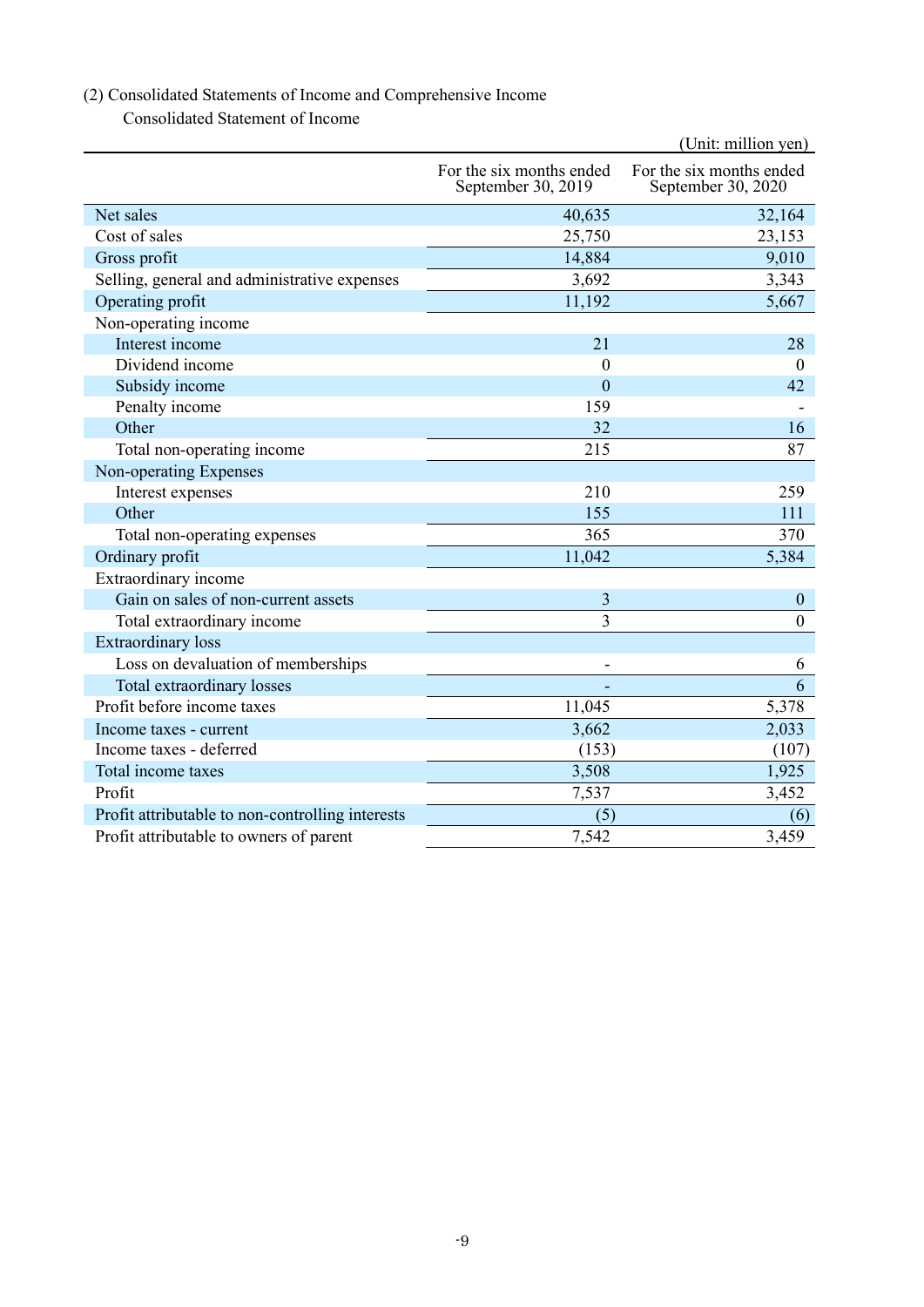Consolidated Statement of Comprehensive Income

|                                                          |                                                | (Unit: million yen)                            |
|----------------------------------------------------------|------------------------------------------------|------------------------------------------------|
|                                                          | For the six months ended<br>September 30, 2019 | For the six months ended<br>September 30, 2020 |
| Profit                                                   | 7,537                                          | 3,452                                          |
| Other comprehensive income                               |                                                |                                                |
| Valuation difference on available-for-sale<br>securities | $\theta$                                       | (1)                                            |
| Foreign currency translation adjustment                  | (161)                                          | (81)                                           |
| Total other comprehensive income                         | (160)                                          | (82)                                           |
| Comprehensive income                                     | 7,376                                          | 3,370                                          |
| Comprehensive income attributable to                     |                                                |                                                |
| Owners of parent                                         | 7,389                                          | 3,381                                          |
| Non-controlling interests                                | (13)                                           | (10)                                           |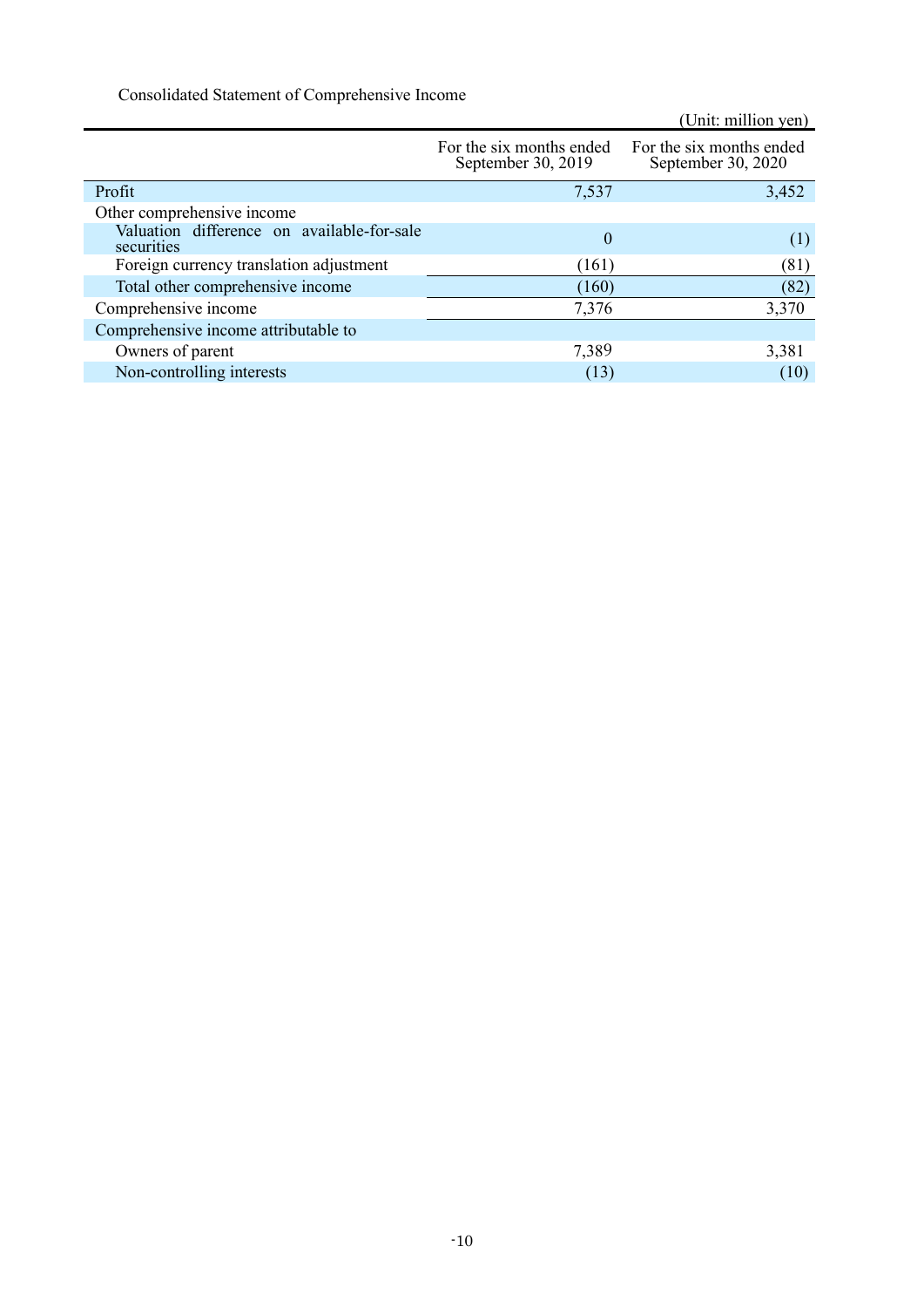- (3) Notes to Consolidated Financial Statements
	- (Notes to Assumption of Going Concerns)) Not applicable.
	- (Notes on Significant Changes in the Amount of Shareholders' Equity) Not applicable.

(Additional information)

- 1. Accounting estimates for the impact of the spread of COVID-19 infections There have been no material changes to assumptions regarding the impact of the spread of COVID-19 infections described in the additional information in the consolidated financial statements for the previous fiscal year.
- 2. Treatment of application of tax effect accounting for transition from consolidated tax payment system to new tax group relief system

Sun Frontier and certain domestic consolidated subsidiaries have adopted the "Guidance on Application of Accounting Standards for Tax Effect Accounting" (ASBJ Guidance No. 28, February 16, 2018) in accordance with Paragraph 3 of the "Treatment of Application of Tax Effect Accounting for the Transition from the Consolidated Tax Payment System to the Group Accumulation System" (ASBJ Guidance No. 39, March 31, 2020) for items for which the non-consolidated tax payment system was reviewed in accordance with the transition to the Tax Group Relief System established under the "Act for Partial Revision of the Income Tax Act, etc. (Act No. 8, 2020). The provisions of Paragraph 44 do not apply, and the amount of deferred tax assets and deferred tax liabilities is based on the provisions of the tax laws prior to the revision.